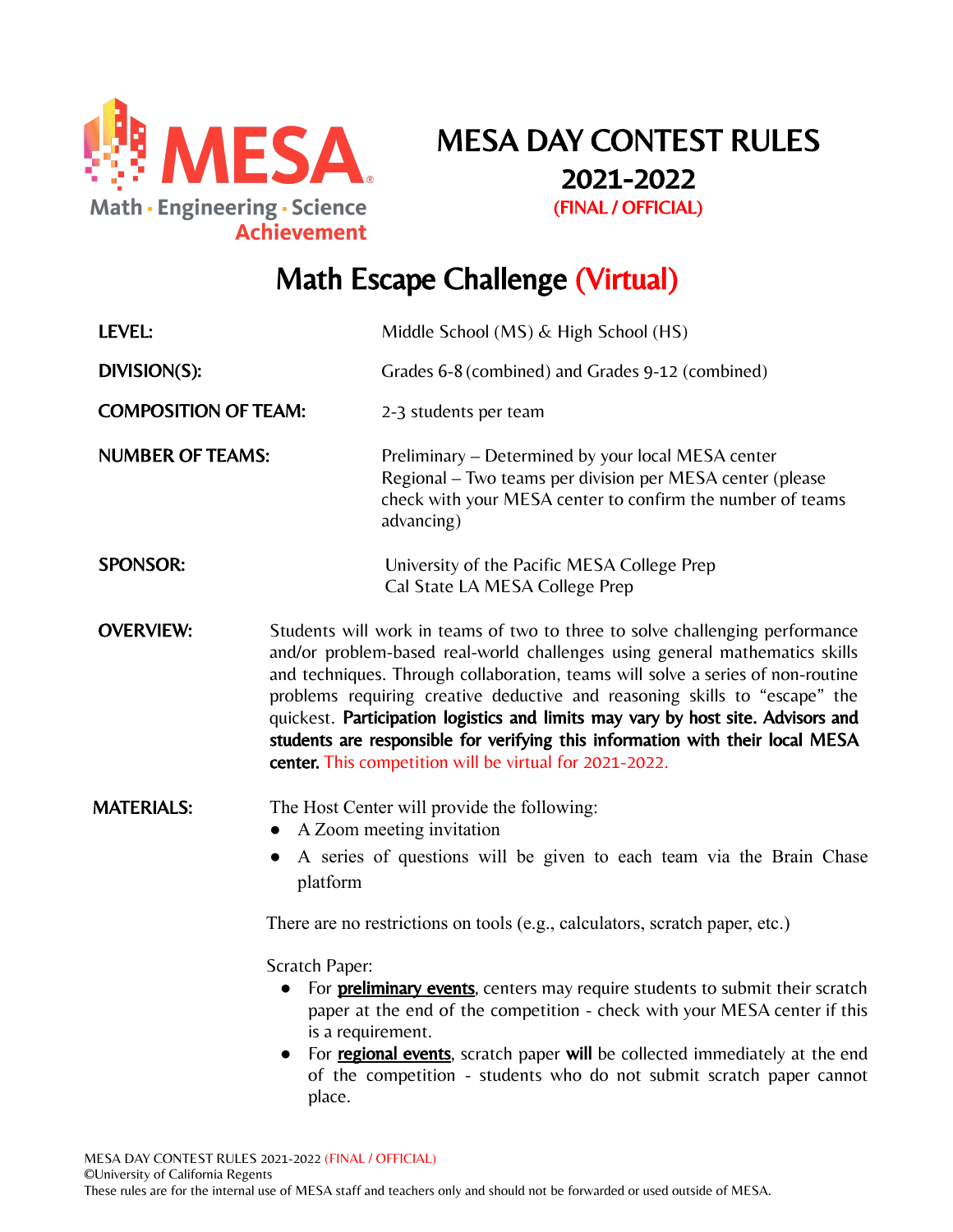- Host Centers for collecting scratch paper you can use resources such as Wufoo Forms, Google Forms, e-mail submission, etc. Students can take a photo of their scratch paper to submit.
	- Each student on the team must turn in their scratch paper.
	- The student's name, grade level, school, and MESA center should be written on their paper.

#### GENERAL RULES:

- 1) Teams must consist of 2 to 3 students.
- 2) There is no restriction on the composition of a team; teams may consist of students from any grade or math level.
- 3) All team members must login to the Zoom meeting 15 to 20 minutes prior to the competition start time so that proctors can put them in their break-out rooms and a quick overview of the competition can be given.
- 4) Each team member's name, school name, and MESA Center (for Regionals only) must be listed as the login name for Zoom to be placed in the appropriate break-out room.
	- a) There are only 15 characters available for your Zoom name
		- i) For Preliminaries, names should look like: School Name\_Team Member Name
		- ii) For Regionals, names should look like: MESA Center\_Team Member Name
- 5) Teams will be allowed 1 ½ hours (90 minutes) to solve the challenge and "escape."
- 6) The problem set may be one question or a series of connected and dependent questions.

#### TECHNICAL:

- 1) Teams will designate a "Team Leader" who will be given the login information and access to the Brain Chase platform at the start of the competition. The **designated team leader** will need to:
	- a) Log in to the Brain Chase platform on behalf of the team only the team leader must log in
	- b) In Zoom, share screen with their teammates during the competition once put in their breakout room, and share for the duration of the competition until they complete the challenge
	- c) Input the answers into the Brain Chase platform
	- d) Note that the student who takes on the role of Team Leader should have a stable internet connection.
- 2) All team members should make sure that they have access to Zoom prior to the competition, including the ability to be moved into breakout rooms and participate in Host Center Zoom invitations. Note that students may need to use a personal email address if there are restrictions on their school accounts. If you need to create a Zoom account, you can take a look at this "how-to" video: <https://www.youtube.com/watch?v=qsy2Ph6kSf8>.
- 3) If the Team Leader is dropped from the Zoom meeting, the remaining team members need to alert the judges by using the "Ask for Help" button on the bottom of the Zoom screen. The Team Leader should attempt to return to the competition as quickly as possible. In the interim, another team member will be designated as the alternate Team Leader and will be assisted with logging into the platform.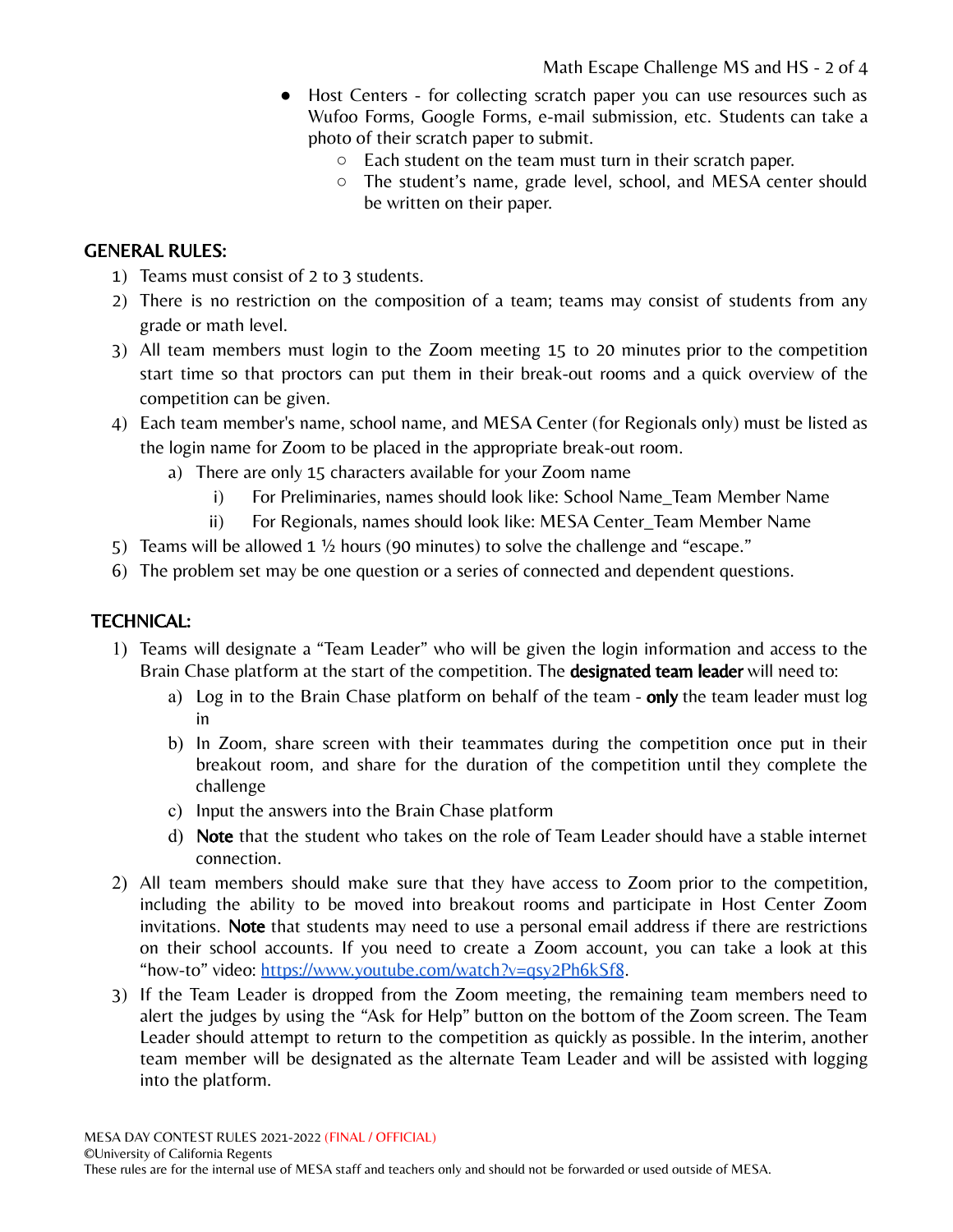## JUDGING:

- 1) The lead contest judge will assemble all participants and review the event guidelines and judging criteria, prior to opening up breakout rooms for teams. Students and teachers can review competition logistics here: [https://tinyurl.com/MDMath22.](https://tinyurl.com/MDMath22)
- 2) Per General Rule # 4, each team will ensure that their Zoom login name has each of the team member's name, school name, and MESA Center (for Regionals only).
- 3) Teams need to click on each " Challenge Icon" to solve a math problem and team members should write down their answers because they will need them for the final Escape Room challenge.
- 4) To successfully complete the competition, teams must complete the math problems and break out of the virtual Escape Room.
- 5) All answers are time stamped, so in the event of a tie, judges will rank teams based on the fastest solution times.
- 6) Note again, the Host Center may require scratch paper that "shows your work" to be submitted at the end of the competition. Check with your local MESA center to see if this is a requirement. Regional events will require the submission of scratch paper.

#### SCORING:

- 1) Winning teams will be determined by the following:
	- a. "Escaped" in the fastest time.
	- b. If no teams "escape," winners will be determined by the highest number of problems completed in the allotted time. Note that every problem is time-stamped in the Brain Chase Platform to help determine the winning teams.

#### AWARDS:

- Medals will be awarded for  $1^{st}$ ,  $2^{nd}$ , and  $3^{rd}$  place.
- Please check with your MESA center to determine the number of teams that advance to Regional MESA Day.

#### ATTACHMENTS:

- Overview of the Brain Chase Platform
- Math Concepts Resource